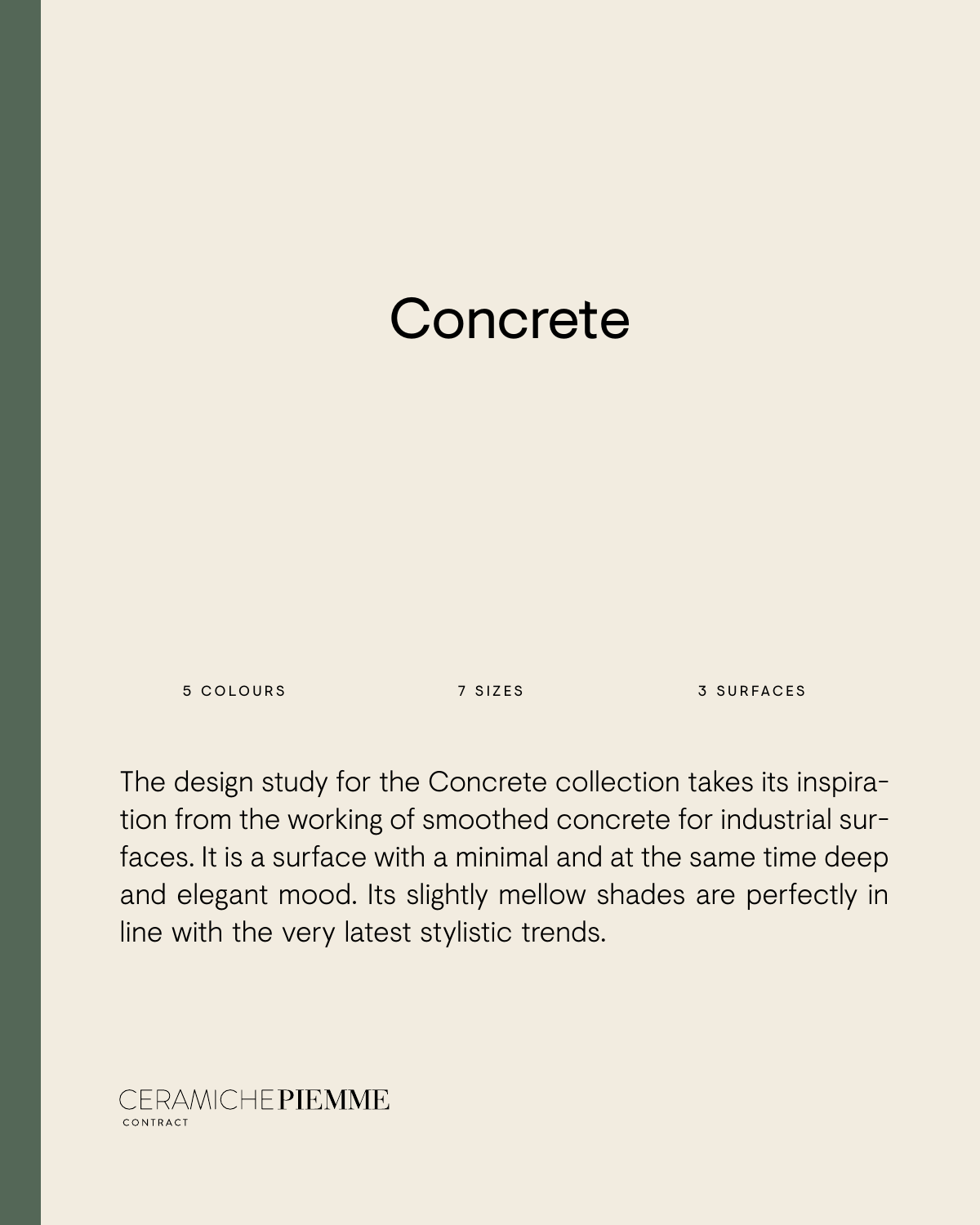

![](_page_1_Picture_0.jpeg)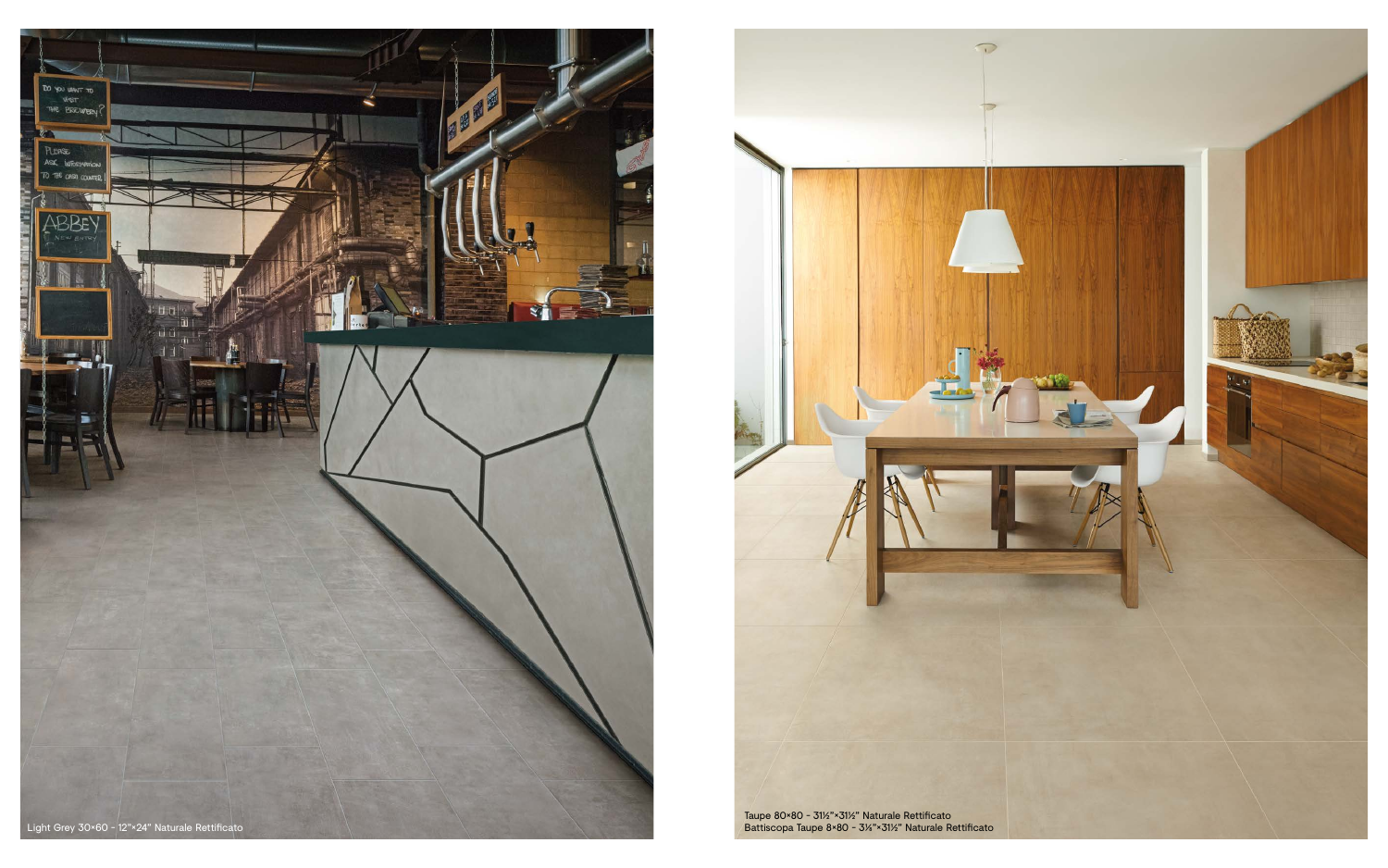![](_page_2_Picture_0.jpeg)

![](_page_2_Picture_1.jpeg)

![](_page_2_Picture_2.jpeg)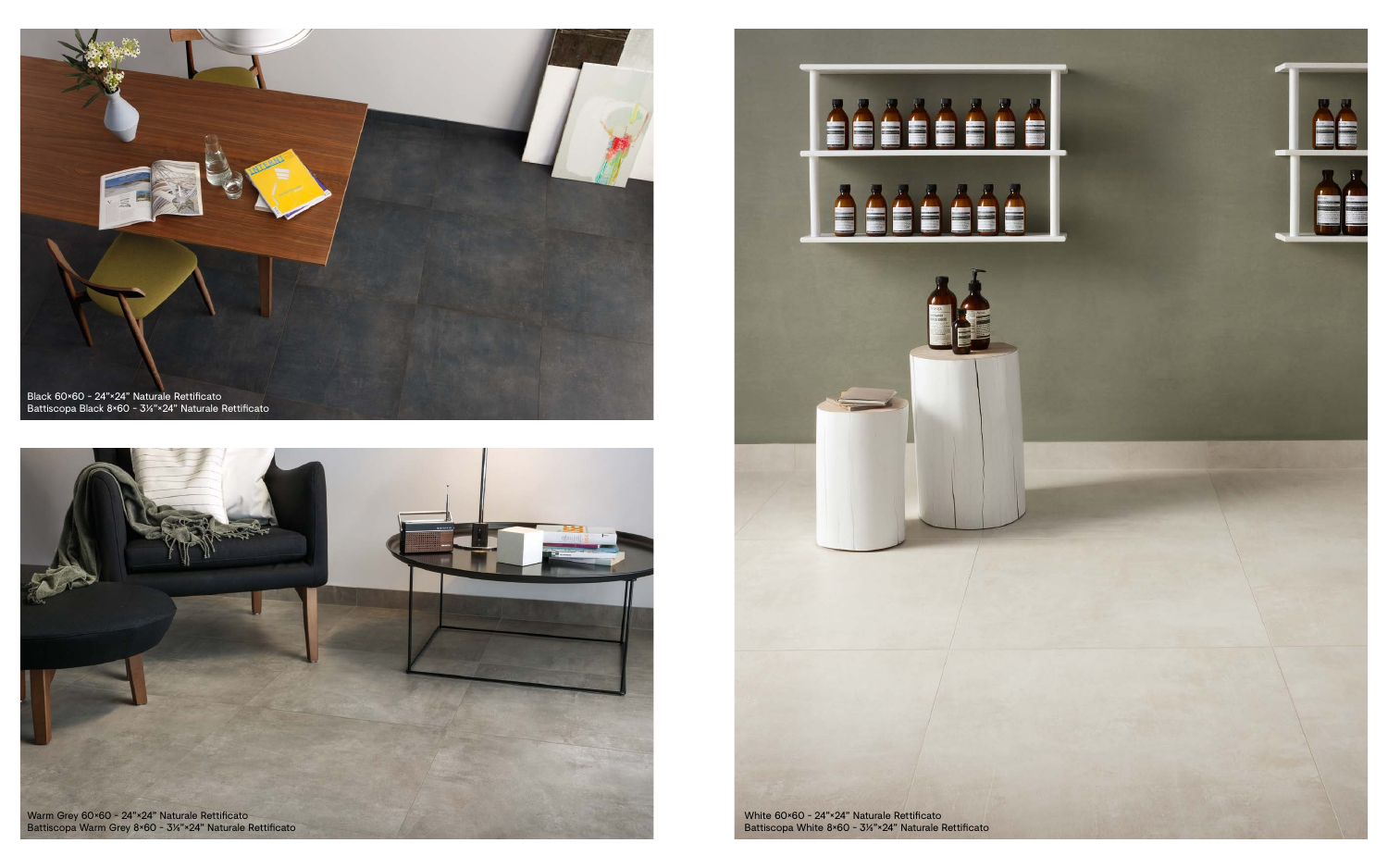Gres fine porcellanato ad impasto colorato / Tecnologia digitale Feinsteinzeug aus farbiger Masse / Digital Technologie Coloured-body fine porcelain stoneware / Digital technology Grès cérame fin à pâte colorée / Technologie numérique

#### **White**

 $+9,5$ 

![](_page_3_Picture_28.jpeg)

![](_page_3_Picture_6.jpeg)

45,4×45,4 - 18"×18" **03798** | Taupe Nat U4 P4 E3 C2

![](_page_3_Picture_22.jpeg)

 $\cdot$  9,5 20\*

 $\ddot{=}9$ 

![](_page_3_Picture_30.jpeg)

119,5×119,5 - 47%"×47%" **03038** | Light Grey Nat/Ret

![](_page_3_Picture_7.jpeg)

119,5×119,5 - 471%"×471%" **03037** | Taupe Nat/Ret

119,5×119,5 - 471%"×471%" **03039** | Warm Grey Nat/Ret

![](_page_3_Picture_29.jpeg)

30×30 - 12"×12"

**00983** | Mosaico White Nat/Ret

![](_page_3_Picture_15.jpeg)

45,4×45,4 - 18"×18" **03797** | White Nat U4 P4 E3 C2

 $*9,5$ 80×80 -31½"×31½" **03671** | Taupe Nat/Ret U4 P3 E3 C2 **03835** | Taupe Antislip Ret U4 P3 E3 C2 9,5  $*20*$ 60,4×60,4 - 24"×24" 60×60 - 24"×24" **00935** | Taupe Nat/Ret U4 P4 E3 C2<br>**02973** | Taupe Grip/Ret\* U4 P3 E3 C2 **02973** | Taupe Grip/Ret\*

![](_page_3_Picture_18.jpeg)

![](_page_3_Picture_19.jpeg)

#### Warm Grey

![](_page_3_Picture_35.jpeg)

45,4×45,4 - 18"×18" **03799** | Light Grey U4 P4 E3 C2

![](_page_3_Picture_39.jpeg)

80×80 -31½"×31½" **03672** | Light Grey Nat/Ret U4 P3 E3 C2 **03836** | Light Grey Antislip Ret U4 P3 E3 C2

![](_page_3_Picture_41.jpeg)

30×30 - 12"×12" **00985** | Mosaico Light Grey Nat/Ret

![](_page_3_Picture_13.jpeg)

60,4×60,4 - 24"×24" **03742** | White Nat U4 P4 E3 C2 60×60 - 24"×24" **00934** | White Nat/Ret U4 P4 E3 C2

9

80×80 -31½"×31½" **03669** | White Nat/Ret U4 P3 E3 C2

![](_page_3_Picture_4.jpeg)

30,1×60,4 - 12"×24" **03754** | White Nat U4 P3 E3 C2<br>**03759** | White Antislip Nat U3S P3 E3 C2 **03759** | White Antislip Nat 30×60 - 12"×24" **00928** | White Nat/Ret U4 P3 E3 C2

80×80 -31½"×31½" **03673** | Warm Gre Nat/Ret U4 P3 E3 C2 **03837** | Warm Grey Antislip Ret U4 P3 E3 C2

![](_page_3_Picture_44.jpeg)

9

![](_page_3_Picture_20.jpeg)

Step  $30*60 \pm 9,5$ 

Elemento L 30×60 + 20 <u>20 10</u> Gradone 30×60 + 20 5 Griglia Scolo 18×60 + 20

**03743** | Taupe Nat U4 P4 E3 C2

![](_page_3_Picture_9.jpeg)

30,1×60,4 - 12"×24" **03755** | Taupe Nat U4 P4 E3 C2<br>**03761** | Taupe Antislip Nat U3S P3 E3 C2 **03761** | Taupe Antislip Nat 30×60 - 12"×24" **00929** | Taupe Nat/Ret U4 P4 E3 C2

> Battiscopa 8×45 ₹ 9,5 Battiscopa  $8\times 60$   $\pm 9.5$ Battiscopa  $8 \times 80 + 10.5$

![](_page_3_Picture_49.jpeg)

**03800** | Warm Grey Nat U4 P4 E3 C2

![](_page_3_Picture_51.jpeg)

![](_page_3_Picture_46.jpeg)

60,4×60,4 - 24"×24" **03745** | Warm Grey Nat 60×60 - 24"×24"

**00937** | Warm Grey Nat/Ret U4 P4 E3 C2 **02975** | Warm Grey Grip/Ret\* U4 P3 E3 C2 9,5

> 30×30 - 12"×12" **00986** | Mosaico Warm Grey Nat/Ret

> > $\equiv$  Step 30×60  $\pm$  9,5

![](_page_3_Picture_55.jpeg)

![](_page_3_Picture_24.jpeg)

**03757** | Warm Grey Nat U4 P3 E3 C2

Battiscopa  $8 \times 45$   $\div 9,5$ Battiscopa  $8\times 60$   $\pm 9,5$ Battiscopa  $8*80$   $\overline{x}$  10,5

| <b>03763</b>   Warm Grey Antislip Nat<br>30×60 - 12"×24" | U3 P3 E3 C2 |                                                |  |  |  |  |
|----------------------------------------------------------|-------------|------------------------------------------------|--|--|--|--|
| <b>00932</b>   Warm Grey Nat/Ret                         | U4 P3 E3 C2 |                                                |  |  |  |  |
| Pezzi speciali<br>Special pieces                         |             | Battiscopa 8×45 ½ 9,5<br>Battiscopa 8×60 + 9,5 |  |  |  |  |

![](_page_3_Picture_32.jpeg)

30,1×60,4 - 12"×24" **03756** | Light Grey Nat U4 P3 E3 C2 **03762** | Light Grey Antislip Nat 30×60 - 12"×24" **00931** | Light Grey Nat/Ret U4 P3 E3 C2

60,4×60,4 - 24"×24" **03744** | Light Grey Nat 60×60 - 24"×24"

**00936** | Light Grey Nat/Ret U4 P4 E3 C2 **02974** | Light Grey Grip/Ret\* U4 P3 E3 C2

Pezzi speciali Special pieces

![](_page_3_Picture_12.jpeg)

![](_page_3_Picture_26.jpeg)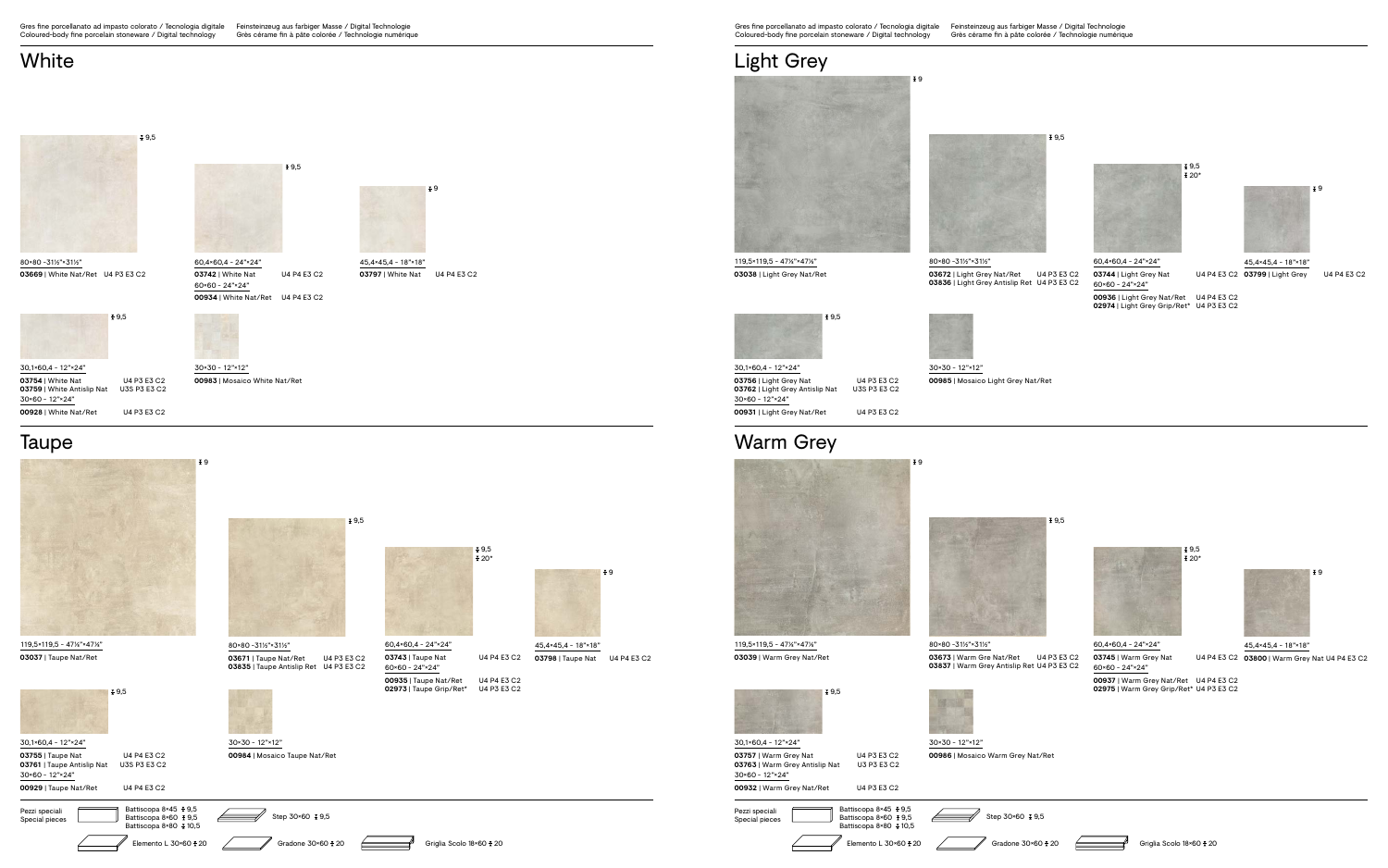Pezzi speciali Special pieces

Battiscopa  $8\times 45$   $\pm 9.5$ Battiscopa  $8×60$   $\overline{1}9,5$ 

![](_page_4_Picture_17.jpeg)

\*Note: In the ordering phase please check code and packaging<br>\*Bitteacthen: Beim Bestellen bitte die Kodenumer und die Verpackung kontrollieren<br>\*Attention : Merci de vérifier emballage et la référence au moment de la comman

![](_page_4_Picture_20.jpeg)

![](_page_4_Picture_21.jpeg)

![](_page_4_Picture_22.jpeg)

![](_page_4_Picture_23.jpeg)

![](_page_4_Picture_25.jpeg)

![](_page_4_Picture_27.jpeg)

![](_page_4_Picture_29.jpeg)

![](_page_4_Picture_31.jpeg)

Packing Verpackung **Emballage** 

| Formato / Size                |               | $\frac{1}{4}$ MM | Pezzi/Scatola<br>Pieces/Box<br>Stck/Karton<br>Carreaux/Boîte | Mg/Scatola<br>Sqmt/Box<br>Qm/Karton<br>M2/Boîte | Kg/Scatola<br>Kgs/Box<br>Kg/Karton<br>Kg/Boîte | Scatole/Paletta<br>Boxes/Pallet<br>Karton/Pallet<br>Boîte/Palette | Mq/Paletta<br>Sqmt/Pallet<br>Qm/Pallet<br>M2 /Palette | Kg/Paletta<br>Kgs/Pallet<br>Kg/Pallet<br>Kg/Palette | Formato<br>Paletta<br>Size Pallet<br><b>Format Pallet</b><br>Dim. Palette |
|-------------------------------|---------------|------------------|--------------------------------------------------------------|-------------------------------------------------|------------------------------------------------|-------------------------------------------------------------------|-------------------------------------------------------|-----------------------------------------------------|---------------------------------------------------------------------------|
| *119,5×119,5 Nat/Ret          | P             | 9                | $\overline{\mathbf{c}}$                                      | 2,86                                            | 55,5                                           | 22                                                                | 62,92                                                 | 1221                                                | 132×132×53<br>.                                                           |
| *80×80 Nat/Ret - Antislip/Ret | P             | 9,5              | $\overline{2}$                                               | 1,28                                            | 27,5                                           | 50                                                                | 64,0                                                  | 1375                                                | 120×80×96                                                                 |
| *60,4×60,4 Nat                | P             | 9,5              | 3                                                            | 1,095                                           | 23                                             | 40                                                                | 43,8                                                  | 920                                                 | 120×80×75                                                                 |
| *60×60 Nat/Ret                | P             | 9,5              | 3                                                            | 1,08                                            | 21,5                                           | 40                                                                | 43,2                                                  | 860                                                 | 120×80×75                                                                 |
| 60×60 Grip/Ret<br>            | P<br>$\cdots$ | 20               | $\overline{2}$<br>$- - - -$                                  | 0,72                                            | 32,4                                           | 32                                                                | 23,04                                                 | 1036,8                                              | 120×80×75                                                                 |
| *45,4×45,4 Nat                | P             | 9                | 5                                                            | 1.031                                           | 19,50                                          | 66                                                                | 68.04                                                 | 1287                                                | 120×80×105                                                                |
| *30,1×60,4 Nat - Antislip     | P             | 9,5              | 6                                                            | 1.091                                           | 22                                             | 48                                                                | 52,368                                                | 1056                                                | 120×80×75                                                                 |
| *30×60 Nat/Ret                | P             | 9,5              | 6                                                            | 1,08                                            | 21,5                                           | 48                                                                | 51,84                                                 | 1032                                                | 120×80×75                                                                 |
| *30×30 Mosaico (Su Rete)      | P             | 9,5              | 5                                                            | 0,45                                            | 8,5                                            | 60                                                                |                                                       |                                                     |                                                                           |
|                               |               |                  |                                                              | Pezzi Speciali / Special Pieces                 |                                                |                                                                   |                                                       |                                                     |                                                                           |
| 8×80 Battiscopa<br>.          | P             | 10,5             | $7\overline{ }$                                              | $0,448$ - m.l. $5,60$                           | 11                                             | 65                                                                |                                                       |                                                     |                                                                           |
| 8×60 Battiscopa               | P             | 9,5              | 10                                                           | $0,48 - m.l. 6,00$                              | 11                                             | 72                                                                |                                                       |                                                     |                                                                           |
| 8×45 Battiscopa               | P             | 9,5              | 30                                                           | $1,08 - m-1.1,35$                               | 23,3                                           | 30                                                                |                                                       |                                                     |                                                                           |
| 30×60 Step                    | P             | 9,5              | 6                                                            | 1,08                                            | 22                                             | 36                                                                |                                                       |                                                     |                                                                           |
| 30×60 Gradone<br>.            | P             | 20               | $\overline{2}$                                               | 0,36                                            | 17                                             | 36                                                                |                                                       |                                                     |                                                                           |
| 30×60 Elemento L              | P             | 20               | $\overline{2}$                                               | 0,36                                            | 17                                             | 30                                                                |                                                       |                                                     |                                                                           |
| 18×60 Griglia Scolo           | P             | 20               | $\overline{1}$                                               | 0,108                                           | $5\phantom{.0}$                                | 48                                                                |                                                       |                                                     |                                                                           |

#### Imballi

#### **Black**

![](_page_4_Picture_12.jpeg)

30×30 - 12"×12" **00987** | Mosaico Black Nat/Ret

![](_page_4_Picture_4.jpeg)

80×80 -31½"×31½" **03674** | Black Nat/Ret U4 P3 E3 C2

![](_page_4_Picture_10.jpeg)

45,4×45,4 - 18"×18" **03801** | Black Nat U4 P4 E3 C2

![](_page_4_Picture_8.jpeg)

60,4×60,4 - 24"×24" **03746** | Black Nat U4 P4 E3 C2  $60×60 - 24"×24"$ **00938** | Black Nat/Ret U4 P4 E3 C2

![](_page_4_Picture_6.jpeg)

30,1×60,4 - 12"×24" **03758** | Black Nat U4 P3 E3 C2 **03764** | Black Antislip Nat U4 P3 E3 C2 30×60 - 12"×24" **00933** | Black Nat/Ret U4 P3 E3 C2

\*Attenzione: verificare in fase di ordine il codice e l'imballo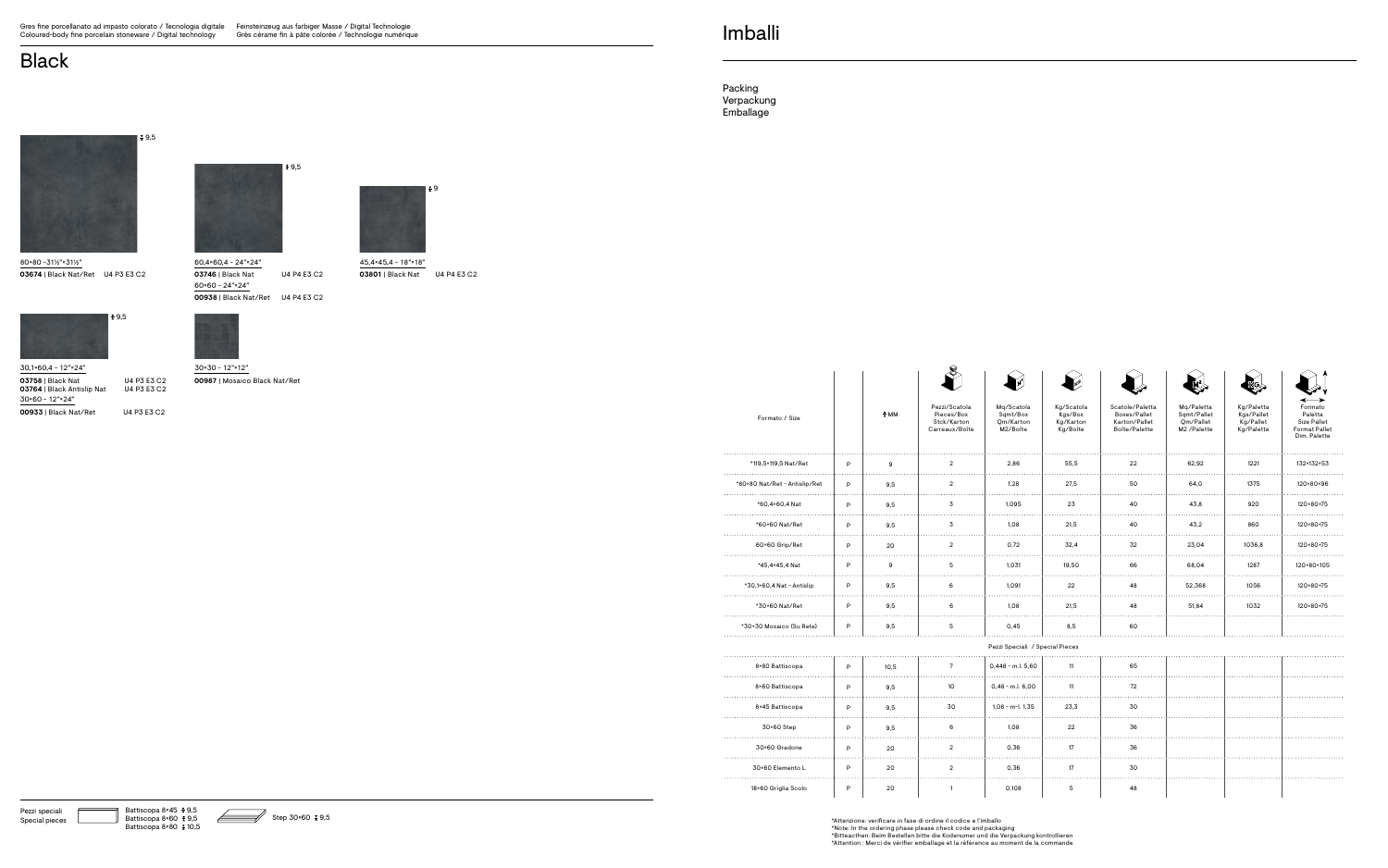## Nat/Ret 03674 00938 00933 Nat/Ret | 03039 | 03673 | | 00937 | | | 00932 Antislip Nat 03763 Antislip Ret 03837 \*Attenzione: verificare in fase di ordine il codice e l'imballo \*Note: In the ordering phase please check code and packaging<br>\*Bitteacthen: Beim Bestellen bitte die Kodenumer und die Verpackung kontrollieren<br>\*Attention : Merci de vérifier emballage et la référence au moment de la comman

|            |                     | *119,5×119,5<br>471%"×471% | *80×80<br>$31\frac{1}{2}$ * $31\frac{1}{2}$ " | $*60,4*60,4$<br>24"×24" | *60×60<br>24"×24" | 60×60<br>24"×24" | *30,1×60,4<br>$12"*24"$ | *30×60<br>12"×24" | $*45,4*45,4$<br>18"×18" |                |              | $\mathbf{\Omega}$ UPEC                           |                  |       |        |
|------------|---------------------|----------------------------|-----------------------------------------------|-------------------------|-------------------|------------------|-------------------------|-------------------|-------------------------|----------------|--------------|--------------------------------------------------|------------------|-------|--------|
|            | Formati<br>Sizes    | $\frac{1}{4}9$             | $\frac{1}{4}9,5$                              | $\frac{1}{4}9,5$        | $\frac{1}{4}9,5$  | $\frac{1}{2}$ 20 | $\frac{1}{4}9,5$        | $\frac{1}{4}9,5$  | $\frac{1}{4}9$          |                | DIN<br>51130 | <b>DIN</b><br>51097                              | <b>DCOF</b>      |       |        |
|            | Nat                 |                            |                                               | 03742                   |                   |                  | 03754                   |                   | 03797                   |                |              |                                                  |                  |       |        |
|            | Nat/Ret             |                            | 03669                                         |                         | 00934             |                  |                         | 00928             |                         | V <sub>2</sub> | <b>R10</b>   | А                                                | > 0,42           |       |        |
| White      | Antislip Nat        |                            |                                               |                         |                   |                  | 03759                   |                   |                         |                | <b>R11</b>   | A+B+C                                            | > 0,42           |       |        |
|            | Nat                 |                            |                                               | 03743                   |                   |                  | 03755                   |                   | 03798                   | V <sub>2</sub> | <b>R10</b>   |                                                  | > 0,42           |       |        |
|            | Nat/Ret             | 03037                      | 03671                                         |                         | 00935             |                  |                         | 00929             |                         |                |              |                                                  | А                |       |        |
|            | Antislip Nat        |                            |                                               |                         |                   |                  | 03761                   |                   |                         |                |              |                                                  | <b>R11</b>       | A+B+C | > 0,42 |
| Taupe      | Antislip Ret        |                            | 03835                                         |                         |                   |                  |                         |                   |                         |                |              |                                                  |                  |       |        |
|            | Grip/Ret            |                            |                                               |                         |                   | 02973            |                         |                   |                         |                | <b>R11</b>   | $A+B+C$                                          |                  |       |        |
|            | Nat                 |                            |                                               | 03744                   |                   |                  | 03756                   |                   | 03799                   |                | <b>R10</b>   |                                                  | > 0,42<br>> 0,42 |       |        |
|            | Nat/Ret             | 03038                      | 03672                                         |                         | 00936             |                  |                         | 00931             |                         |                |              | А                                                |                  |       |        |
|            | Antislip Nat        |                            |                                               |                         |                   |                  | 03762                   |                   |                         | V <sub>2</sub> |              |                                                  |                  |       |        |
| Light Grey | Antislip Ret        |                            | 03836                                         |                         |                   |                  |                         |                   |                         |                | <b>R11</b>   | A+B+C                                            |                  |       |        |
|            | Grip/Ret            |                            |                                               |                         |                   | 02974            |                         |                   |                         |                | <b>R11</b>   | A+B+C                                            |                  |       |        |
|            | Nat                 |                            |                                               | 03746                   |                   |                  | 03758                   |                   | 03801                   |                |              |                                                  | > 0,42           |       |        |
|            | Nat/Ret             |                            | 03674                                         |                         | 00938             |                  |                         | 00933             |                         | V <sub>2</sub> | <b>R10</b>   | А                                                |                  |       |        |
| Black      | Antislip Nat        |                            |                                               |                         |                   |                  | 03764                   |                   |                         |                | <b>R11</b>   | $A+B+C$                                          | > 0,42           |       |        |
|            | Nat                 |                            |                                               | 03745                   |                   |                  | 03757                   |                   | 03800                   |                |              |                                                  |                  |       |        |
|            | Nat/Ret             | 03039                      | 03673                                         |                         | 00937             |                  |                         | 00932             |                         |                | <b>R10</b>   | А                                                | > 0,42           |       |        |
|            | <b>Antislip Nat</b> |                            |                                               |                         |                   |                  | 03763                   |                   |                         | V <sub>2</sub> |              |                                                  |                  |       |        |
| Warm Grey  | Antislip Ret        |                            | 03837                                         |                         |                   |                  |                         |                   |                         |                | <b>R11</b>   | A+B+C                                            | > 0,42           |       |        |
|            | Grip/Ret            |                            |                                               |                         |                   | 02975            |                         |                   |                         |                | <b>R11</b>   | $\mathsf{A}\text{+}\mathsf{B}\text{+}\mathsf{C}$ |                  |       |        |

![](_page_5_Figure_6.jpeg)

|                  |                                                 | Pezzi Speciali<br>Special Pieces        |                                       |                                        |                          |                             |                                |                                      |
|------------------|-------------------------------------------------|-----------------------------------------|---------------------------------------|----------------------------------------|--------------------------|-----------------------------|--------------------------------|--------------------------------------|
|                  |                                                 |                                         |                                       |                                        |                          |                             |                                |                                      |
|                  | Mosaico<br>*30×30 Su Rete<br>12"×12" (2"×2"Dot) | Battiscopa<br>$8\times80$<br>31%"×311%" | Battiscopa<br>$8\times60$<br>31%"×24" | Battiscopa<br>$8\times 45$<br>31%"×18" | Step<br>30×60<br>12"×24" | Gradone<br>30×60<br>12"×24" | Elemento L<br>30×60<br>12"×24" | Griglia Scolo<br>18 × 60<br>71%"×24" |
| Formati<br>Sizes | $\frac{1}{4}9,5$                                | $\frac{1}{4}$ 10,5                      | $\frac{1}{4}9,5$                      | $\frac{1}{4}9,5$                       | $\frac{1}{4}9,5$         | $\frac{1}{4}$ 20            | $\frac{1}{4}$ 20               | $\frac{1}{4}$ 20                     |
| Nat              |                                                 |                                         | 00988                                 | 00999                                  | 01005                    |                             |                                |                                      |
| Nat/Ret          | 00983                                           | 01529                                   | 00994                                 |                                        |                          |                             |                                |                                      |
|                  |                                                 |                                         |                                       |                                        |                          |                             |                                |                                      |
| Nat              |                                                 |                                         | 00989                                 | 01001                                  | 01007                    |                             |                                |                                      |
| Nat/Ret          | 00984                                           | 01530                                   | 00995                                 |                                        |                          |                             |                                |                                      |
| Grip/Ret         |                                                 |                                         |                                       |                                        |                          | 03205                       | 03208                          | 03212                                |
| Nat              |                                                 |                                         | 00991                                 | 01002                                  | 01008                    |                             |                                |                                      |
| Nat/Ret          | 00985                                           | 01531                                   | 00996                                 |                                        |                          |                             |                                |                                      |
| Grip/Ret         |                                                 |                                         |                                       |                                        |                          | 03206                       | 03209                          | 03213                                |
| Nat              |                                                 |                                         | 00993                                 | 01004                                  | 01011                    |                             |                                |                                      |
| Nat/Ret          | 00987                                           | 01533                                   | 00998                                 |                                        |                          |                             |                                |                                      |
|                  |                                                 |                                         |                                       |                                        |                          |                             |                                |                                      |
| Nat              |                                                 |                                         | 00992                                 | 01003                                  | 01009                    |                             |                                |                                      |
| Nat/Ret          | 00986                                           | 01532                                   | 00997                                 |                                        |                          |                             |                                |                                      |
| Grip/Ret         |                                                 |                                         |                                       |                                        |                          | 03207                       | 03211                          | 03214                                |

### Riepilogo Gamma

Collection Serie Gamme

Collection Serie Gamme

![](_page_5_Figure_4.jpeg)

Pezzi Speciali su Richiesta - Special pieces upon request Formstücke auf Anfrage - Pièces spéciales sur demande

Gradone Angolare Sx/Dx 20 mm Griglia Scolo Angolare Sx/Dx 20 mm<br>Grip/Ret 30×60 - 12"×24" : そ20 Grip/Ret 18×60 - 7½"×24" : そ20